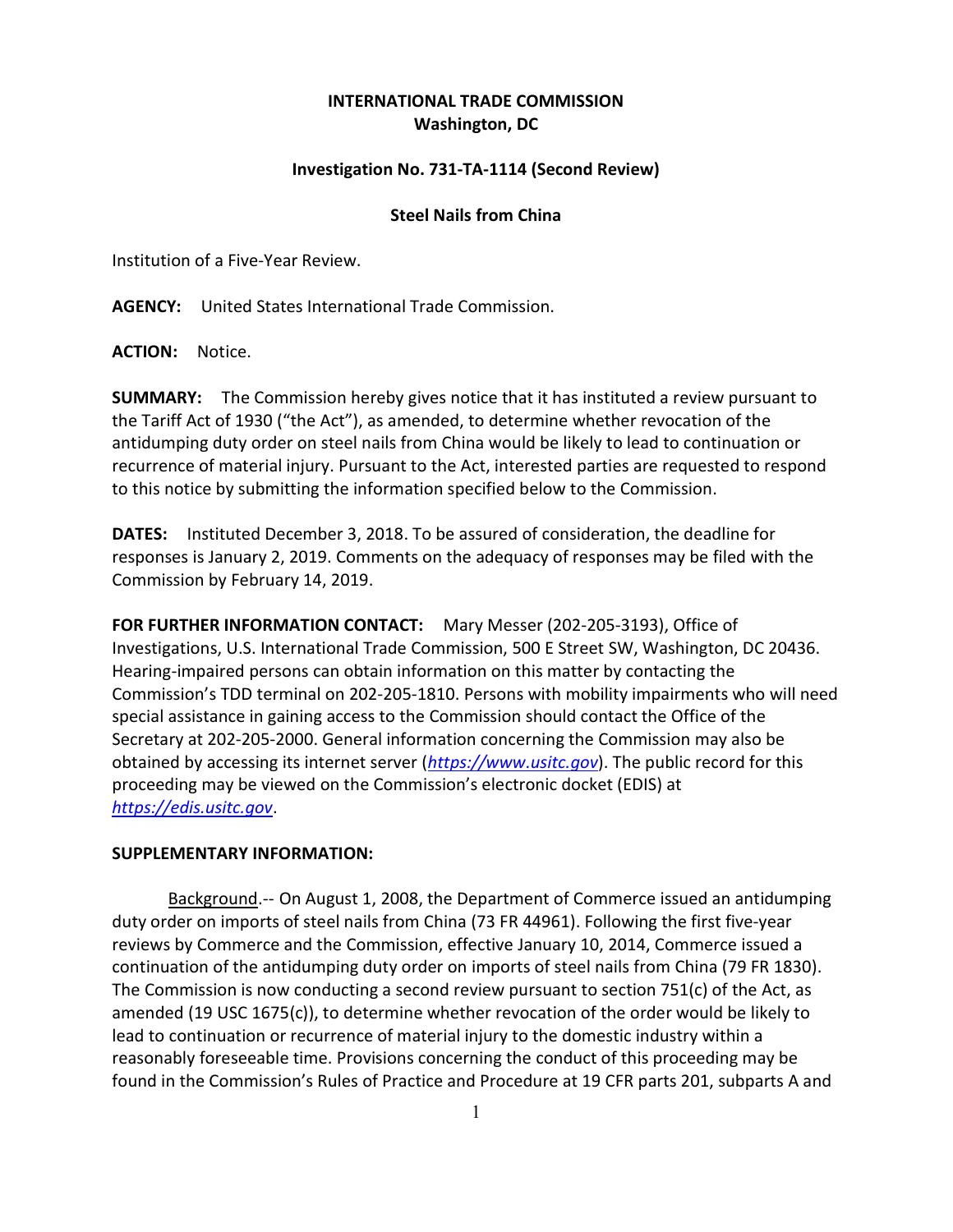B and 19 CFR part 207, subparts A and F. The Commission will assess the adequacy of interested party responses to this notice of institution to determine whether to conduct a full review or an expedited review. The Commission's determination in any expedited review will be based on the facts available, which may include information provided in response to this notice.

Definitions.--The following definitions apply to this review:

- $(1)$  Subject Merchandise is the class or kind of merchandise that is within the scope of the five-year review, as defined by the Department of Commerce.
- (2) The **Subject Country** in this review is China.
- (3) The **Domestic Like Product** is the domestically produced product or products which are like, or in the absence of like, most similar in characteristics and uses with, the Subject Merchandise. In its original determination and its expedited first five-year review determination, the Commission defined a single Domestic Like Product consisting of certain steel nails, coextensive with Commerce's scope.
- (4) The **Domestic Industry** is the U.S. producers as a whole of the *Domestic Like* Product, or those producers whose collective output of the Domestic Like Product constitutes a major proportion of the total domestic production of the product. In its original determination, the Commission defined the Domestic Industry as producers of the Domestic Like Product, and it found appropriate circumstances to exclude three firms from the Domestic Industry as related parties (Senco, Specialty Fastening, and Stanley Fastening Systems, LP). In its expedited first five-year review determination, the Commission defined the Domestic Industry to include all domestic producers of steel nails.
- (5) An Importer is any person or firm engaged, either directly or through a parent company or subsidiary, in importing the Subject Merchandise into the United States from a foreign manufacturer or through its selling agent.

Participation in the proceeding and public service list.--Persons, including industrial users of the Subject Merchandise and, if the merchandise is sold at the retail level, representative consumer organizations, wishing to participate in the proceeding as parties must file an entry of appearance with the Secretary to the Commission, as provided in section 201.11(b)(4) of the Commission's rules, no later than 21 days after publication of this notice in the Federal Register. The Secretary will maintain a public service list containing the names and addresses of all persons, or their representatives, who are parties to the proceeding.

Former Commission employees who are seeking to appear in Commission five-year reviews are advised that they may appear in a review even if they participated personally and substantially in the corresponding underlying original investigation or an earlier review of the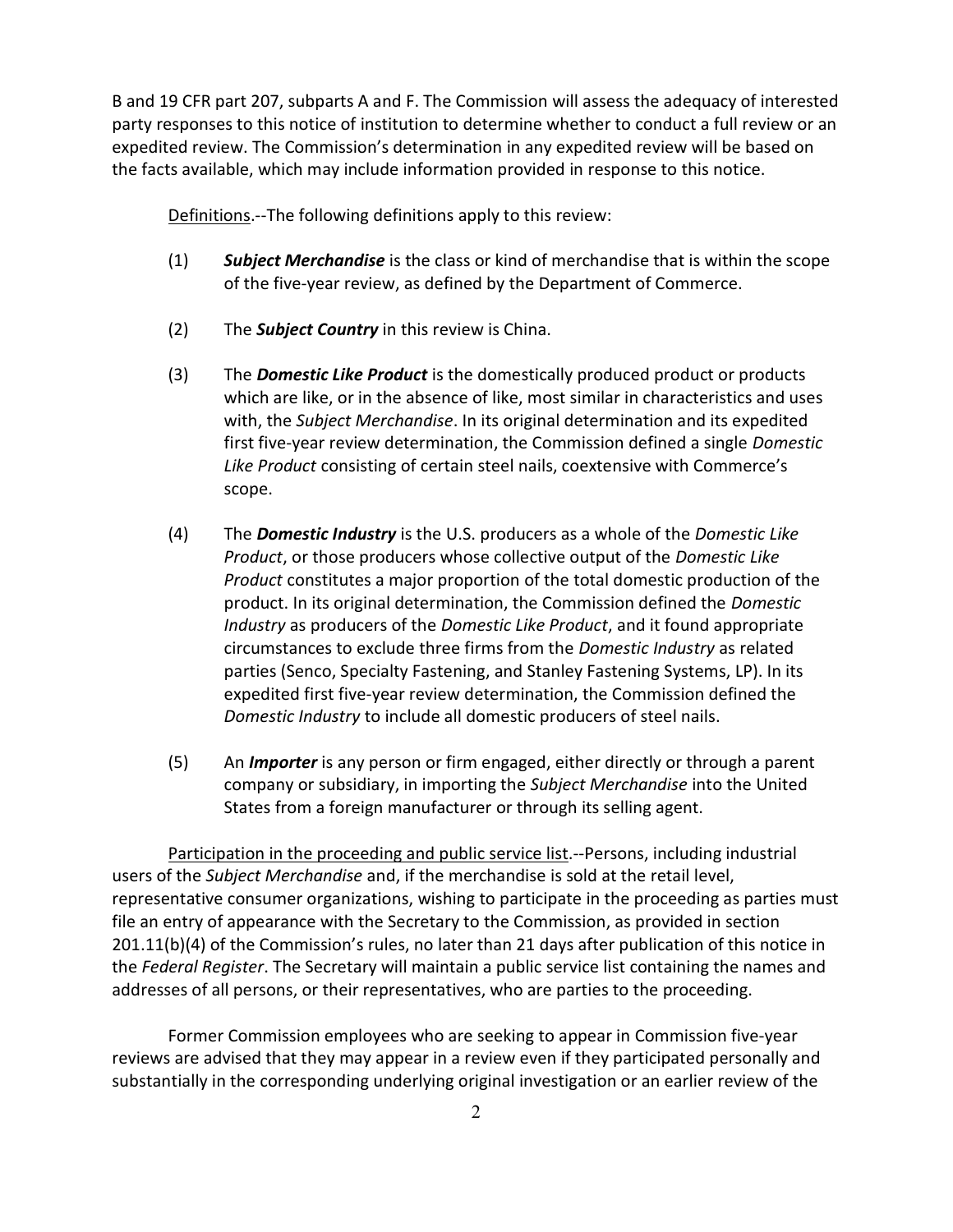same underlying investigation. The Commission's designated agency ethics official has advised that a five-year review is not the same particular matter as the underlying original investigation, and a five-year review is not the same particular matter as an earlier review of the same underlying investigation for purposes of 18 U.S.C. 207, the post employment statute for Federal employees, and Commission rule 201.15(b) (19 CFR 201.15(b)), 79 FR 3246 (Jan. 17, 2014), 73 FR 24609 (May 5, 2008). Consequently, former employees are not required to seek Commission approval to appear in a review under Commission rule 19 CFR 201.15, even if the corresponding underlying original investigation or an earlier review of the same underlying investigation was pending when they were Commission employees. For further ethics advice on this matter, contact Charles Smith, Office of the General Counsel, at 202-205-3408.

Limited disclosure of business proprietary information (BPI) under an administrative protective order (APO) and APO service list.--Pursuant to section 207.7(a) of the Commission's rules, the Secretary will make BPI submitted in this proceeding available to authorized applicants under the APO issued in the proceeding, provided that the application is made no later than 21 days after publication of this notice in the Federal Register. Authorized applicants must represent interested parties, as defined in 19 U.S.C. 1677(9), who are parties to the proceeding. A separate service list will be maintained by the Secretary for those parties authorized to receive BPI under the APO.

Certification.--Pursuant to section 207.3 of the Commission's rules, any person submitting information to the Commission in connection with this proceeding must certify that the information is accurate and complete to the best of the submitter's knowledge. In making the certification, the submitter will acknowledge that information submitted in response to this request for information and throughout this proceeding or other proceeding may be disclosed to and used: (i) by the Commission, its employees and Offices, and contract personnel (a) for developing or maintaining the records of this or a related proceeding, or (b) in internal investigations, audits, reviews, and evaluations relating to the programs, personnel, and operations of the Commission including under 5 U.S.C. Appendix 3; or (ii) by U.S. government employees and contract personnel, solely for cybersecurity purposes. All contract personnel will sign appropriate nondisclosure agreements.

Written submissions.--Pursuant to section 207.61 of the Commission's rules, each interested party response to this notice must provide the information specified below. The deadline for filing such responses is January 2, 2019. Pursuant to section 207.62(b) of the Commission's rules, eligible parties (as specified in Commission rule 207.62(b)(1)) may also file comments concerning the adequacy of responses to the notice of institution and whether the Commission should conduct an expedited or full review. The deadline for filing such comments is February 14, 2019. All written submissions must conform with the provisions of section 201.8 of the Commission's rules; any submissions that contain BPI must also conform with the requirements of sections 201.6, 207.3, and 207.7 of the Commission's rules. The Commission's Handbook on E-Filing, available on the Commission's website at https://edis.usitc.gov, elaborates upon the Commission's rules with respect to electronic filing. Also, in accordance with sections 201.16(c) and 207.3 of the Commission's rules, each document filed by a party to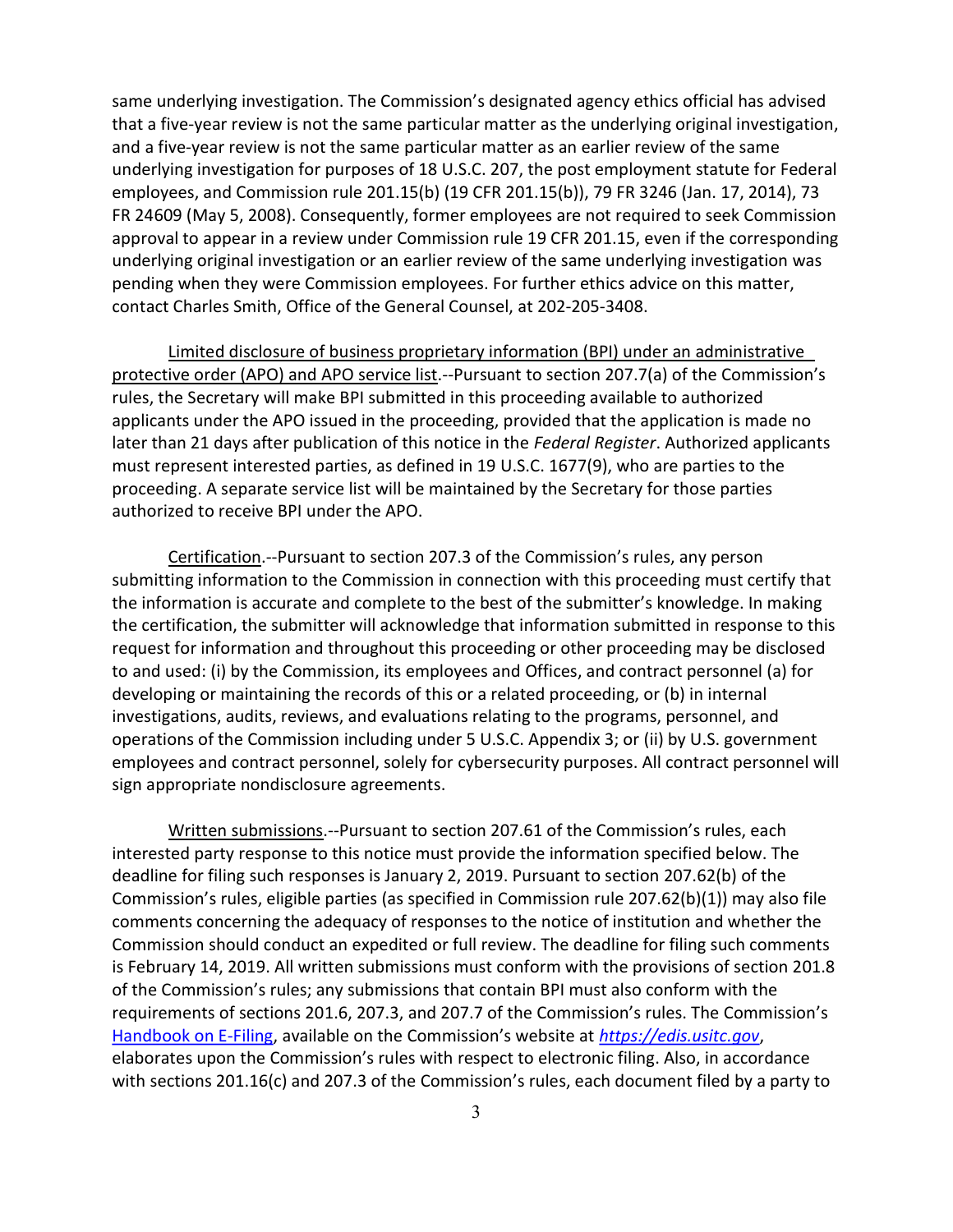the proceeding must be served on all other parties to the proceeding (as identified by either the public or APO service list as appropriate), and a certificate of service must accompany the document (if you are not a party to the proceeding you do not need to serve your response).

No response to this request for information is required if a currently valid Office of Management and Budget ("OMB") number is not displayed; the OMB number is 3117 0016/USITC No. 18-5-416, expiration date June 30, 2020. Public reporting burden for the request is estimated to average 15 hours per response. Please send comments regarding the accuracy of this burden estimate to the Office of Investigations, U.S. International Trade Commission, 500 E Street SW, Washington, DC 20436.

Inability to provide requested information.--Pursuant to section 207.61(c) of the Commission's rules, any interested party that cannot furnish the information requested by this notice in the requested form and manner shall notify the Commission at the earliest possible time, provide a full explanation of why it cannot provide the requested information, and indicate alternative forms in which it can provide equivalent information. If an interested party does not provide this notification (or the Commission finds the explanation provided in the notification inadequate) and fails to provide a complete response to this notice, the Commission may take an adverse inference against the party pursuant to section 776(b) of the Act (19 U.S.C. 1677e(b)) in making its determination in the review.

INFORMATION TO BE PROVIDED IN RESPONSE TO THIS NOTICE OF INSTITUTION: As used below, the term "firm" includes any related firms.

- (1) The name and address of your firm or entity (including World Wide Web address) and name, telephone number, fax number, and E-mail address of the certifying official.
- (2) A statement indicating whether your firm/entity is an interested party under 19 U.S.C. 1677(9) and if so, how, including whether your firm/entity is a U.S. producer of the Domestic Like Product, a U.S. union or worker group, a U.S. importer of the Subject Merchandise, a foreign producer or exporter of the Subject Merchandise, a U.S. or foreign trade or business association (a majority of whose members are interested parties under the statute), or another interested party (including an explanation). If you are a union/worker group or trade/business association, identify the firms in which your workers are employed or which are members of your association.
- (3) A statement indicating whether your firm/entity is willing to participate in this proceeding by providing information requested by the Commission.
- (4) A statement of the likely effects of the revocation of the antidumping duty order on the Domestic Industry in general and/or your firm/entity specifically. In your response, please discuss the various factors specified in section 752(a) of the Act (19 U.S.C. 1675a(a)) including the likely volume of subject imports, likely price effects of subject imports, and likely impact of imports of Subject Merchandise on the Domestic Industry.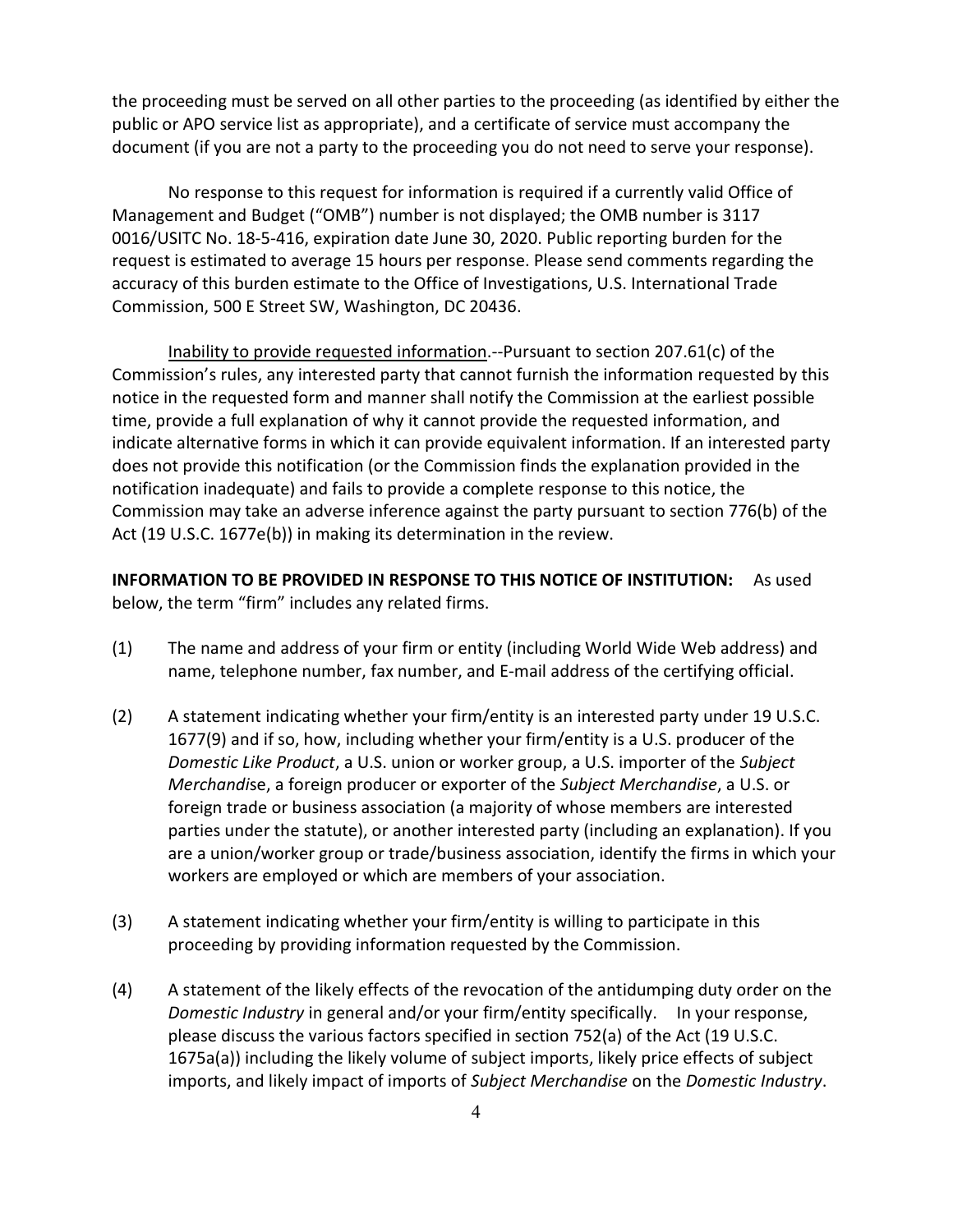- (5) A list of all known and currently operating U.S. producers of the *Domestic Like Product*. Identify any known related parties and the nature of the relationship as defined in section 771(4)(B) of the Act (19 U.S.C. 1677(4)(B)).
- (6) A list of all known and currently operating U.S. importers of the Subject Merchandise and producers of the Subject Merchandise in the Subject Country that currently export or have exported Subject Merchandise to the United States or other countries after 2012.
- (7) A list of 3-5 leading purchasers in the U.S. market for the Domestic Like Product and the Subject Merchandise (including street address, World Wide Web address, and the name, telephone number, fax number, and E-mail address of a responsible official at each firm).
- (8) A list of known sources of information on national or regional prices for the Domestic Like Product or the Subject Merchandise in the U.S. or other markets.
- (9) If you are a U.S. producer of the Domestic Like Product, provide the following information on your firm's operations on that product during calendar year 2017, except as noted (report quantity data in short tons and value data in U.S. dollars, f.o.b. plant). If you are a union/worker group or trade/business association, provide the information, on an aggregate basis, for the firms in which your workers are employed/which are members of your association.
	- (a) Production (quantity) and, if known, an estimate of the percentage of total U.S. production of the Domestic Like Product accounted for by your firm's(s') production;
	- (b) Capacity (quantity) of your firm to produce the Domestic Like Product (that is, the level of production that your establishment(s) could reasonably have expected to attain during the year, assuming normal operating conditions (using equipment and machinery in place and ready to operate), normal operating levels (hours per week/weeks per year), time for downtime, maintenance, repair, and cleanup, and a typical or representative product mix);
	- (c) the quantity and value of U.S. commercial shipments of the Domestic Like Product produced in your U.S. plant(s);
	- (d) the quantity and value of U.S. internal consumption/company transfers of the Domestic Like Product produced in your U.S. plant(s); and
	- (e) the value of (i) net sales, (ii) cost of goods sold (COGS), (iii) gross profit, (iv) selling, general and administrative (SG&A) expenses, and (v) operating income of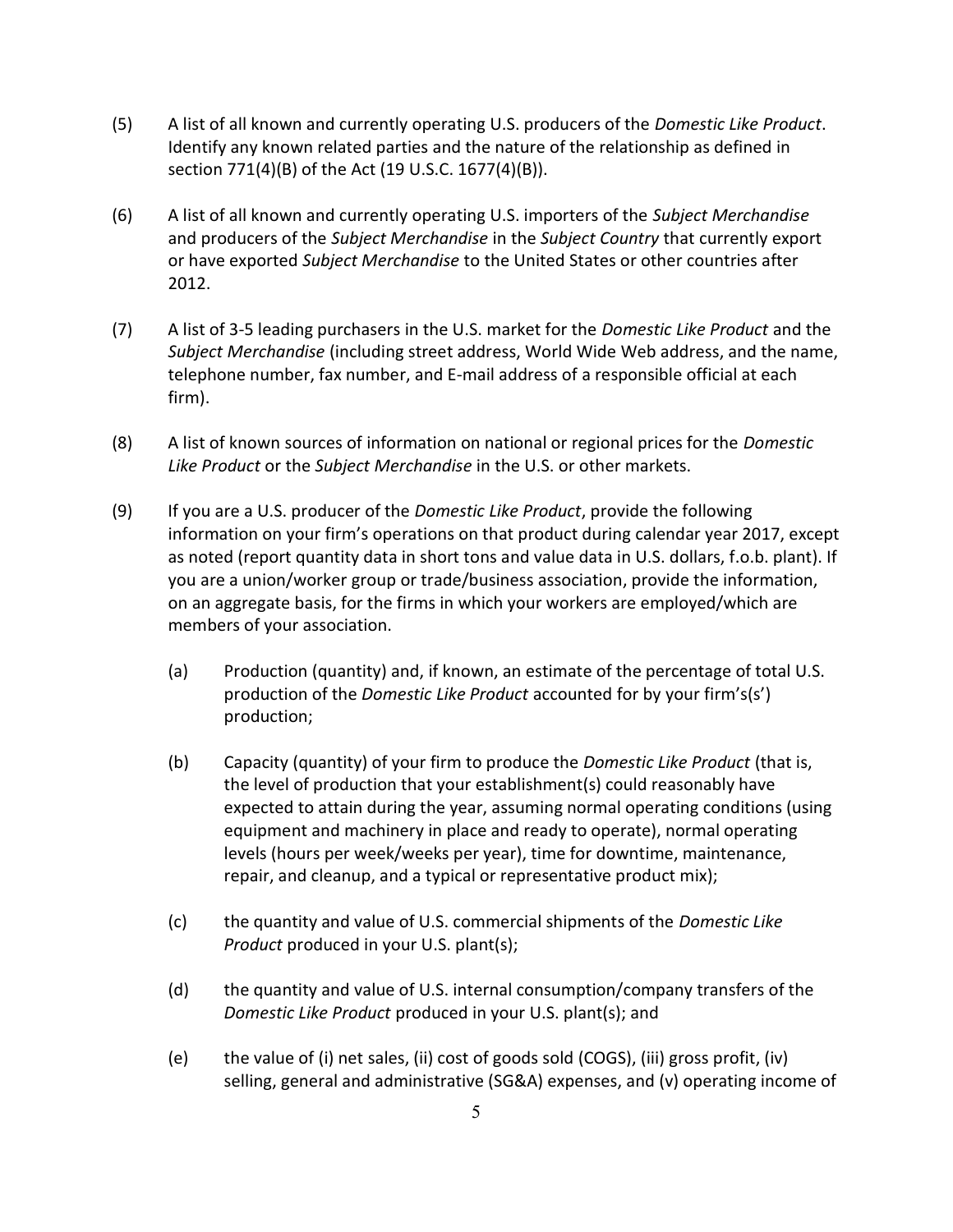the Domestic Like Product produced in your U.S. plant(s) (include both U.S. and export commercial sales, internal consumption, and company transfers) for your most recently completed fiscal year (identify the date on which your fiscal year ends).

- (10) If you are a U.S. importer or a trade/business association of U.S. importers of the Subject Merchandise from the Subject Country, provide the following information on your firm's(s') operations on that product during calendar year 2017 (report quantity data in short tons and value data in U.S. dollars). If you are a trade/business association, provide the information, on an aggregate basis, for the firms which are members of your association.
	- (a) The quantity and value (landed, duty-paid but not including antidumping duties) of U.S. imports and, if known, an estimate of the percentage of total U.S. imports of Subject Merchandise from the Subject Country accounted for by your firm's(s') imports;
	- (b) the quantity and value (f.o.b. U.S. port, including antidumping duties) of U.S. commercial shipments of Subject Merchandise imported from the Subject Country; and
	- (c) the quantity and value (f.o.b. U.S. port, including antidumping duties) of U.S. internal consumption/company transfers of Subject Merchandise imported from the Subject Country.
- (11) If you are a producer, an exporter, or a trade/business association of producers or exporters of the Subject Merchandise in the Subject Country, provide the following information on your firm's(s') operations on that product during calendar year 2017 (report quantity data in short tons and value data in U.S. dollars, landed and duty-paid at the U.S. port but not including antidumping duties). If you are a trade/business association, provide the information, on an aggregate basis, for the firms which are members of your association.
	- (a) Production (quantity) and, if known, an estimate of the percentage of total production of Subject Merchandise in the Subject Country accounted for by your firm's(s') production;
	- (b) Capacity (quantity) of your firm(s) to produce the Subject Merchandise in the Subject Country (that is, the level of production that your establishment(s) could reasonably have expected to attain during the year, assuming normal operating conditions (using equipment and machinery in place and ready to operate), normal operating levels (hours per week/weeks per year), time for downtime, maintenance, repair, and cleanup, and a typical or representative product mix); and